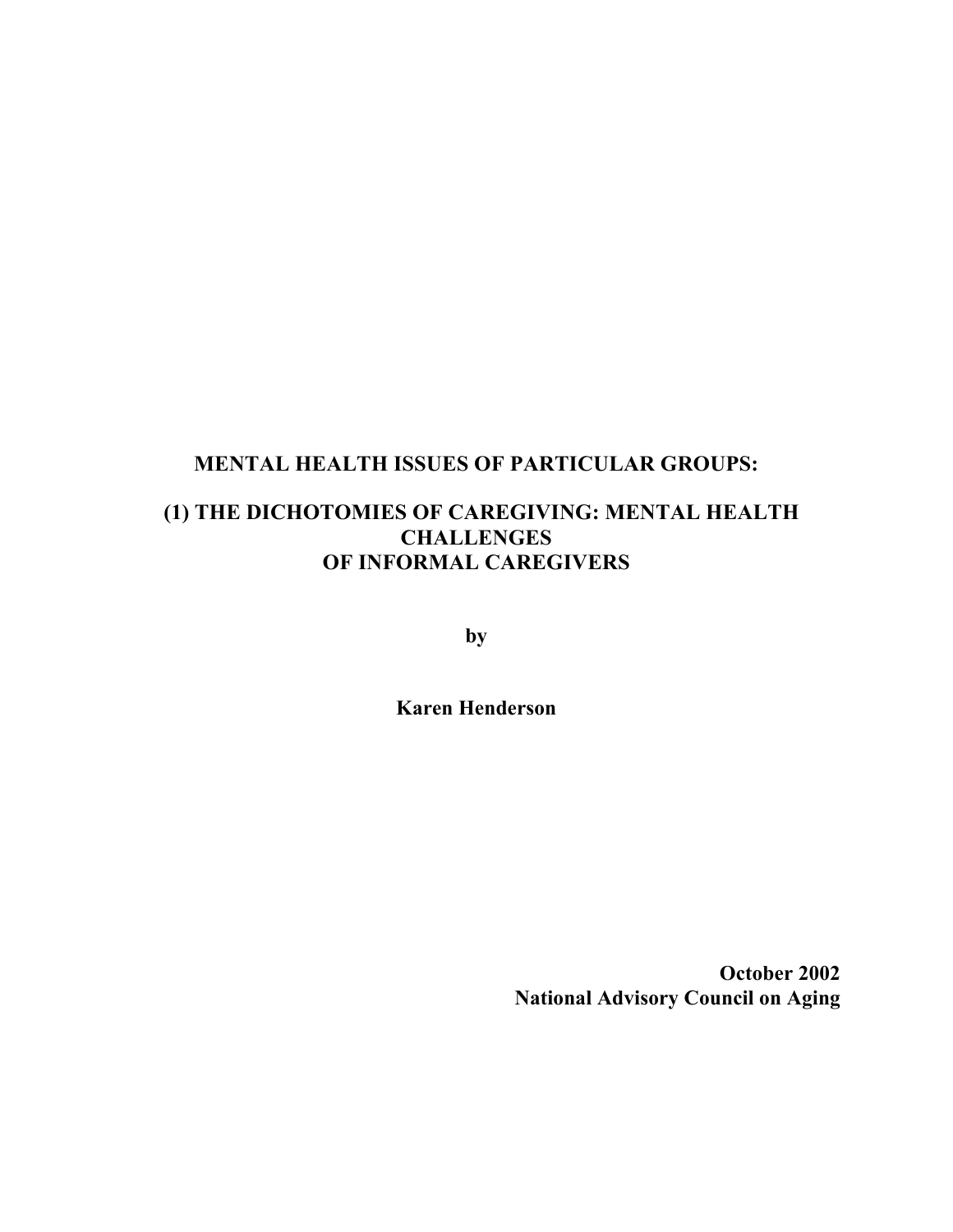# **Life as a caregiver**

When I developed the outline for this article, I thought the hardest part was over. After all, I had been for 14 years a caregiver for my father – a man who suffered from mixed dementia, crippling arthritis, incontinence, aphasia and dysphasia, a man who ended a proud, accomplished long life in a faceless long term care facility. I had been through it all and believed I understood caregiver emotions and what it's like to have one's mental health and well-being compromised because of love for another.

But as I began to unravel my thoughts and memories, I realized that it's as difficult for me today as it was then to understand what went on in my mind and how these thoughts and emotions changed my life completely.

Logic tells us that caregiving today should be easier than ever. Yes, our health care system is under huge stress; yes, our population is aging rapidly and yes, we live in an age where there is too little time to think about life and our obligations to others and ourselves. But what about the never-ending advances in medical technology, miracle drugs and aids and equipment that allow seniors to live healthier, more independent lives? Don't these realities make up for all caregiving difficulties we face in today's world?

The answer is definitely no. My caregiving experience taught me that because of the long list of physical and cognitive deficits endured by my father, I ended up adding spouse, parent, personal care aide, friend, chauffeur, decision-maker, advocate, personnel manager, financial manager and funeral planner to my role as daughter, How could anyone fill all these roles and emerge unscathed?

There are 4.5 million caregivers in Canada today who are sacrificing all or part of their lives to care for chronically or terminally ill loved ones. No matter where care is provided – in the home or in an institution – caregivers invariably end up paying for products and services out of their own pockets. In fact, informal caregivers' financial contribution – in the form of subsidizing the cost of services delivered to the home, and in casual expenditures (food, laundry, gas, parking etc.) – totals about \$100 million a week or more, suggesting that caregivers spend at least \$5 billion a year. Many caregivers report they have had to cut back on their personal budgets, use up their savings or borrow money to meet their caregiving financial obligations (Berger Monitor Special Report 1999).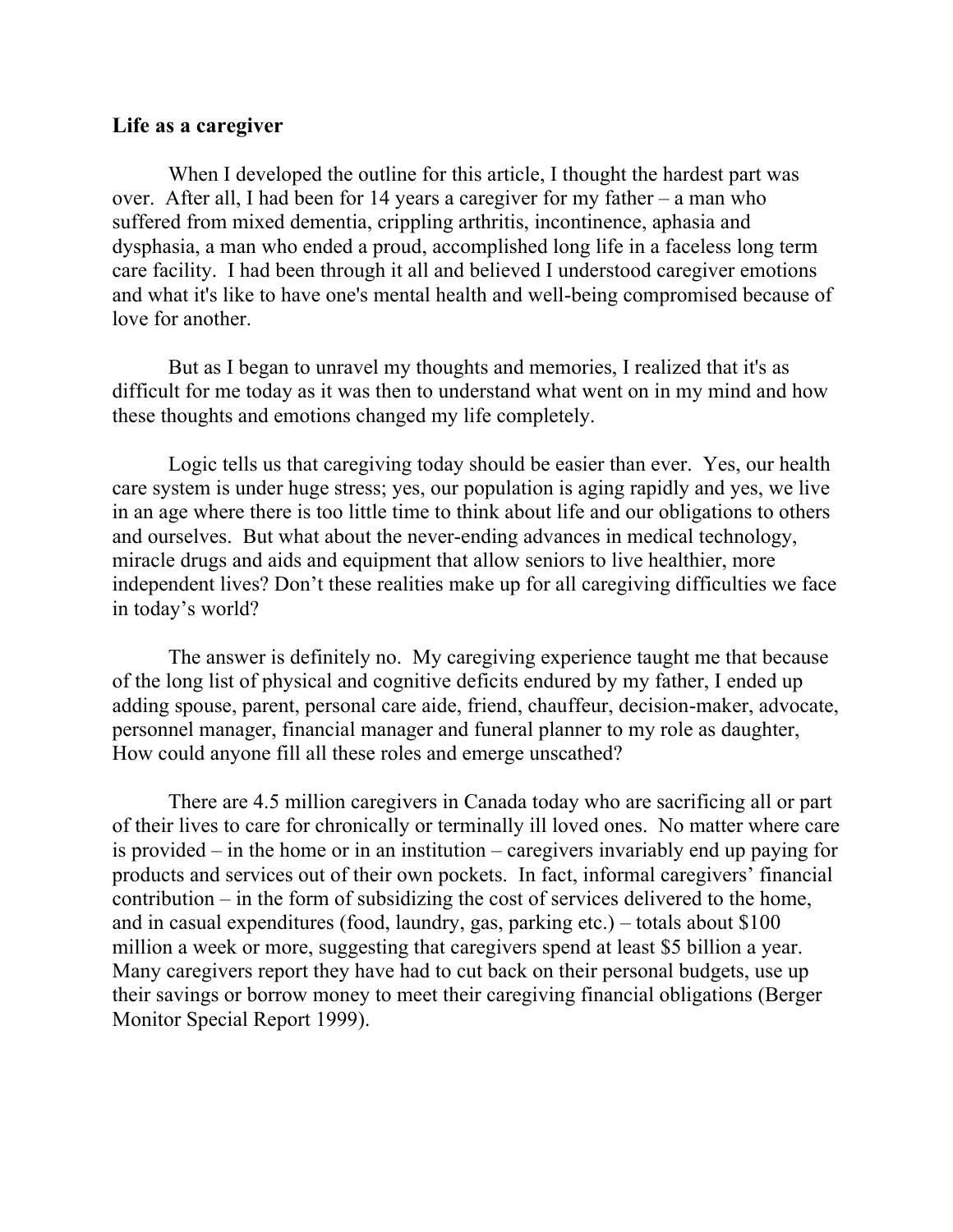The economic value provided by family caregivers is enormous. It is estimated that help given to seniors alone saves the public system over \$5 billion per year (Fast, Forbes & Keating, 1999) and is equivalent to the work of 276,509 full time employees. (Keating, Fast, Frederick, Cranswick, 1999).

Yet there are no formal, customizable and accessible training programs for caregivers, no 24-hour help lines, no national policies for financial support or job protection and certainly no formal recognition or thanks for putting our lives on hold.

Of course there is help available to caregivers. But what and how much often depends on what province you live in, or whether you live in the city or the country. Getting help also depends on our connection to our community, on knowing the questions we need to ask as well as on our awareness of what we are owed by society and governments. But getting depends mostly on our ability to ask for it.

I have heard professionals say over and over: "Why don't caregivers ask for help?" "Why do they tell us in surveys what they need and then ignore the services that we develop?" I believe the answer is this: being a caregiver is like walking a tightrope. As long as you hold on to your pole - your support – and maintain your concentration, you may wobble but you will keep your balance and remain upright – physically and emotionally. You don't feel you need help. But as soon as something begins to shift and your pole becomes unbalanced you start to lose control, you lose your balance and you fall. You still don't ask for help because you now think it's too late to fix the impossible. There is no escaping this reality where there are problems that can't be solved, questions that can't be answered and complexities that can't be understood — where the only relief comes in someone's death.

When I read Webster's definition of dichotomy - a separation into two parts that differ widely from, or contradict each other – I knew I was seeing the essence of caregiving. When you look at most caregivers, you can almost see two people precariously existing within the body of one. You experience a person wrestling with contradictions that sometimes even she does not see or accept, a person struggling to rationalize extreme polarities.

What are some of these caregiving dichotomies that demand such a delicate balancing act?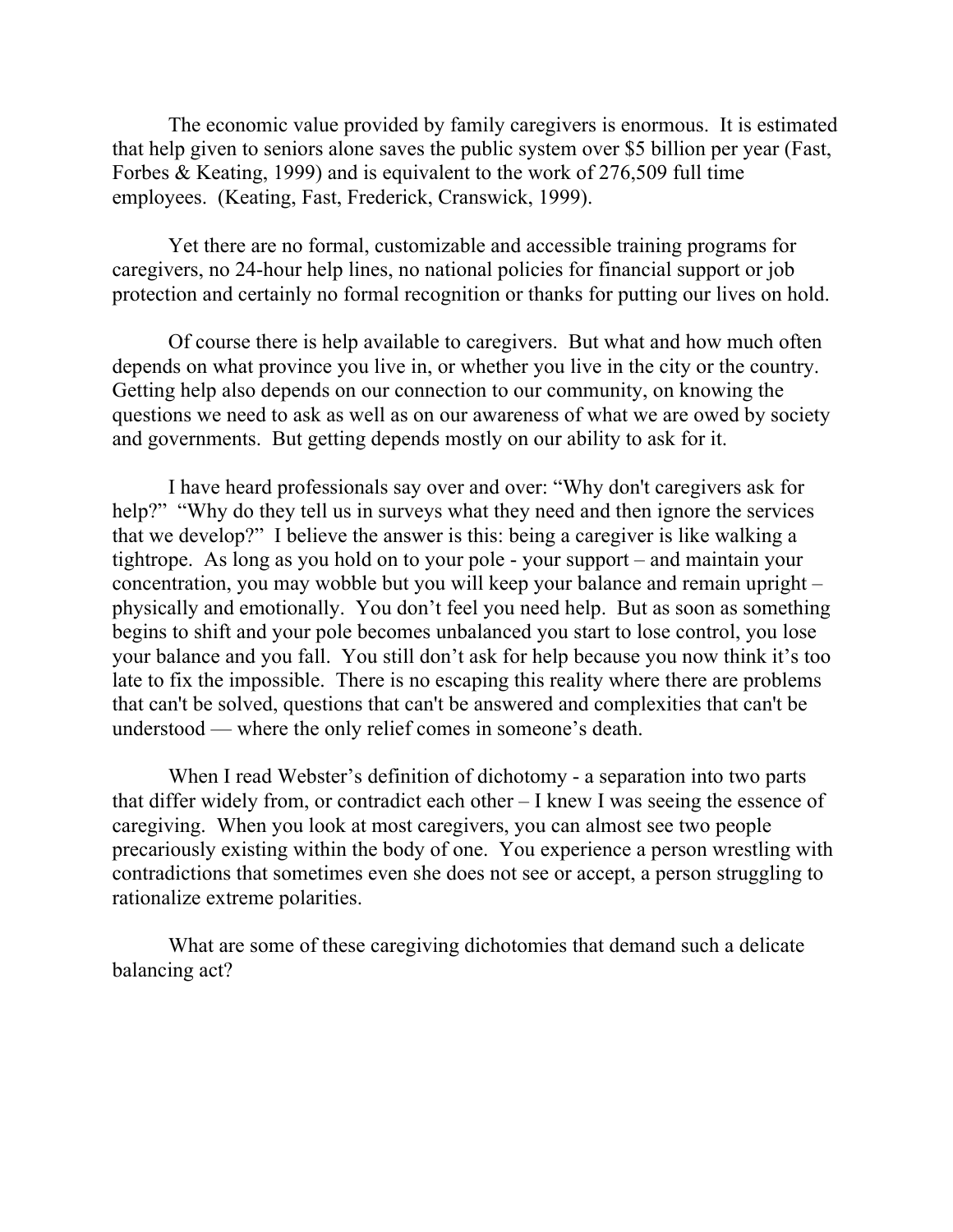### **Sense of accomplishment vs. hopelessness and despair**

Caregiving is a task-oriented and emotional minefield. Most of us can do the physical job. We even take pride in learning how to assist another with dressing, eating or transferring. On a good day we feel useful, even capable, and positive to the point of believing our expert care may in fact influence the course of the illness. We revel in our accomplishments.

But then a fall happens — in the home that we so carefully modified to prevent just such a catastrophe. Our euphoria turns in an instant to despair. We admit the unthinkable: Who am I trying to kid? I can't change things at all; in fact I barely cope from day to day.

Our fatigue permits us to surrender to the emotional turmoil that is always just beneath the surface. We are torn between knowing we can do the job better than anyone else and admitting that we lack the tools — knowledge about the diseases we face, treatment options, appropriate medications and, more importantly, the experience to make the right decisions when the times inevitably come to make them. We feel helpless; we become hopeless.

# **Relief vs. guilt**

When I made the decision to place my father in a long term care facility, I was emotionally burned out. I could see no other alternative for either of us. Intellectually I knew my father needed what I could not give him — 24-hour, two-person skilled care in a safe environment. But I was still overwhelmed with remorse.

I had to admit I felt relieved that someone else would now take over the minute-to-minute care and watch over my father's well-being. The other side of me raged at my selfishness. How could I do this to my own father, who was so fiercely independent and had instilled this quality in me? How could I put my needs before those of my father, a helpless, frail shell of a human being? The guilt was inescapable and filled me with a profound sorrow that still lives in me today.

Fortunately, time and a wise fellow caregiver taught me a valuable lesson. Placing my father allowed me to concentrate on loving him and not on worrying about him. I was released from the constant tension of doing, so I could now just be with my father, to sit quietly beside him, hold his hand and comfort him with my presence. I had time to quietly care.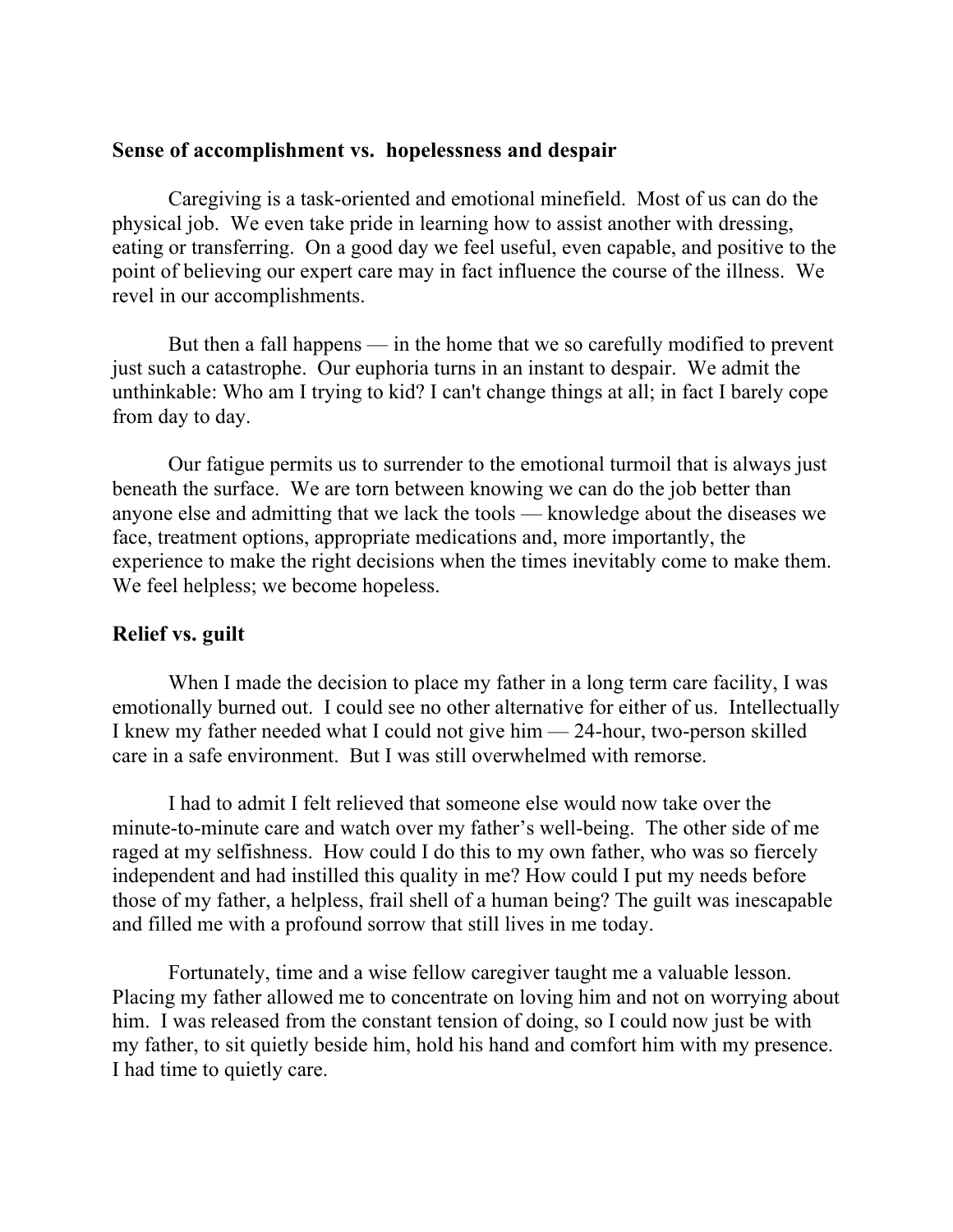# **The need to control vs. the ability to accept help**

Caregivers are renowned for saying: No one knows my loved one better than I do. I can do the job better than anyone else; it's easier if I just do it. Some of us refuse help because we are perfectionists who don't want others to know that we need any help; others come to fear that the caregiving may be taken away from them, robbing them of their reason for living.

I believe what caregivers are really doing is trying to preserve some degree of control over a situation that has spiraled out of control. We need to do it all, yet we also resent being left totally responsible for the life of another. Whatever goes wrong is our fault because we are not working hard enough.

But something else is also going on here. In today's world we are considered successful if we are capable and independent. As we grow up we learn to regard the need to lean on others as a sign of weakness or as an indication of decline.

Suddenly we become caregivers who are supposed to ask for help, to depend on others. How can we reverse years and years of learned independence virtually overnight without feeling anxiety, confusion and fear — of losing what we have been taught is a requirement for a successful life? Caregivers have lost the war before the first battle is fought. We need to change the rules of the game so that we grow up understanding that we all need others for varying reasons throughout our lives; it's normal and essential.

We must learn to heed the words of one wise old woman who said: "If you accept help you teach the next generation how to give help" (Lustbader 2001).

#### **Anger vs. acceptance**

When someone we love falls ill and we know things will only get worse, we get angry. The more we care, the angrier we get because it's all about someone else and not us. Why my father, my mother, wife or husband? We rail against fate, seeing only the injustice of it all, particularly when we must watch a loved one lose his mind to dementia.

Anger is a healthy part of an emotional life. It allows us to admit to and put words to pain so deep it seems unbearable. But when anger consumes, it burns like a raw flame. There is no room for anything positive as everything that we have always cherished starts to die.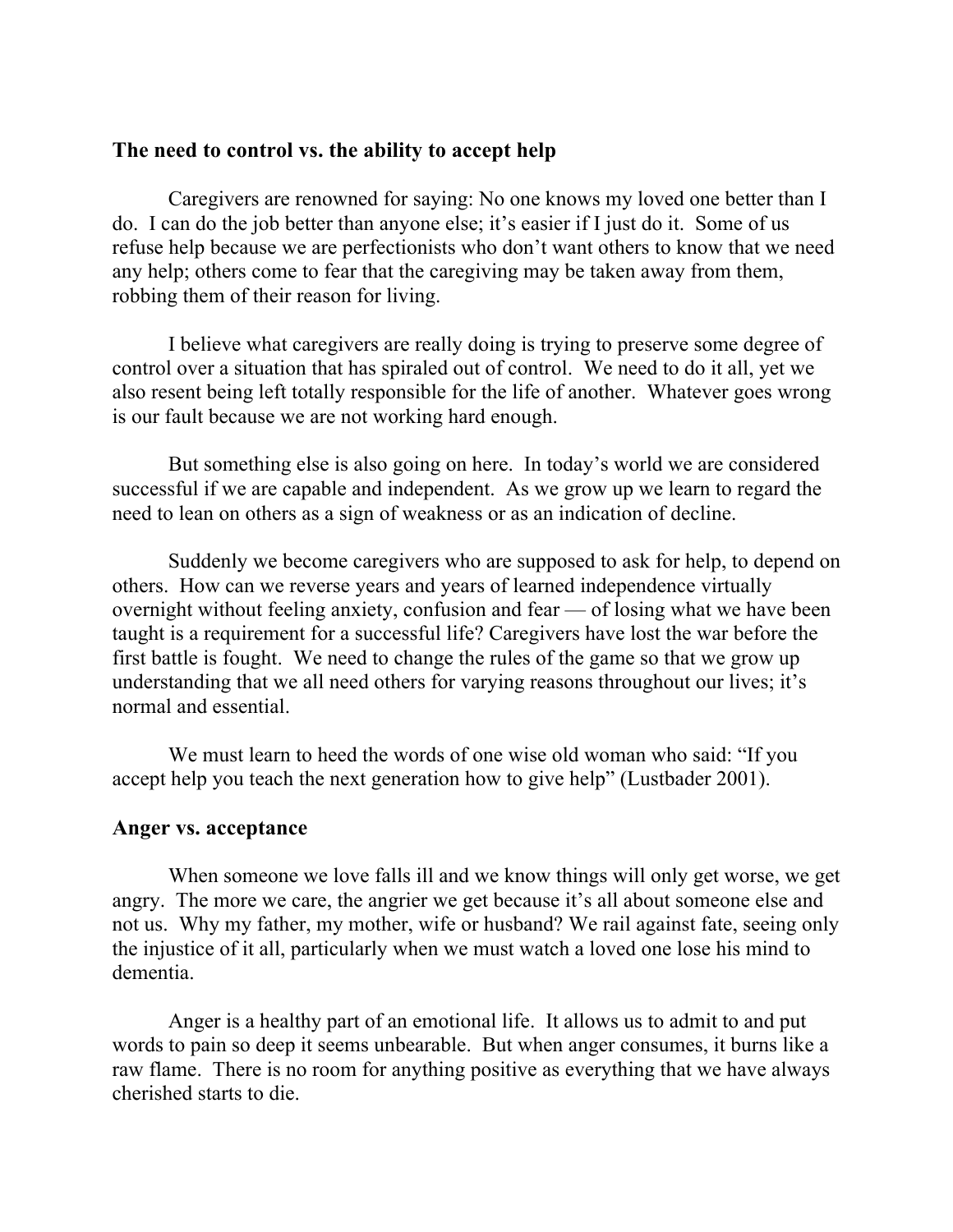Over time, my anger started to give way to acceptance. I learned that I could not change or control what was happening to my father's mind and body; what I could control was the life I learned to build for my father, one in which he felt safe, loved and protected. There were setbacks but I accepted each new challenge, each change in his capabilities and occasionally felt triumph in my own small way over the seemingly impossible, because I finally accepted the fact that my anger was justified.

### **Loss vs. gain**

How we view our caregiving experience can colour our mental well-being for the rest of our lives. Some look back on their caregiving journey and see only pain and suffering; they see themselves and others as failures because no one was capable of changing the course of events. They continue to experience unending loss – lost companionship, lost time, lost opportunities, loss of self.

In the few quiet times we allow ourselves for contemplation, we have the unhealthy habit of repeating over and over: I should have done more; I should have been there more. Caregivers need help understanding that in giving everything they have to another they end up finding themselves. They need help in rejoicing in their huge capacity for love and forgiveness – expressed through the selfless act of caring for another. Without this awareness, they may never recover their initial spirit and zest for life. They risk remaining bitter and inconsolable, unable to ever recognize caregiving for what it can be — an incredible opportunity to give the best of yourself to another and realize that you have made a unique difference in someone else's life, a difference no one else could ever have made.

#### **Self sacrifice vs. self preservation**

Although many men provide care for others, most caregiving is still performed by women. We learn to associate caregiving with family, duty, and commitment because we learn caregiving from our mothers who held these values that they absorbed from their mothers.

Most women never entertain the idea of saying no to caregiving. Society expects women to sacrifice themselves for others and so we respond to the call. But the call in today's world is not one that lasts for a few weeks or months but one that can last for twenty years. We struggle to be the accomplished wives, mothers and professionals that society expects us to be while seeing our souls and our spirits slowly being extinguished because we cannot be all things to all people, even ourselves. We rage silently at our self-sacrifice because we are powerless to stop it.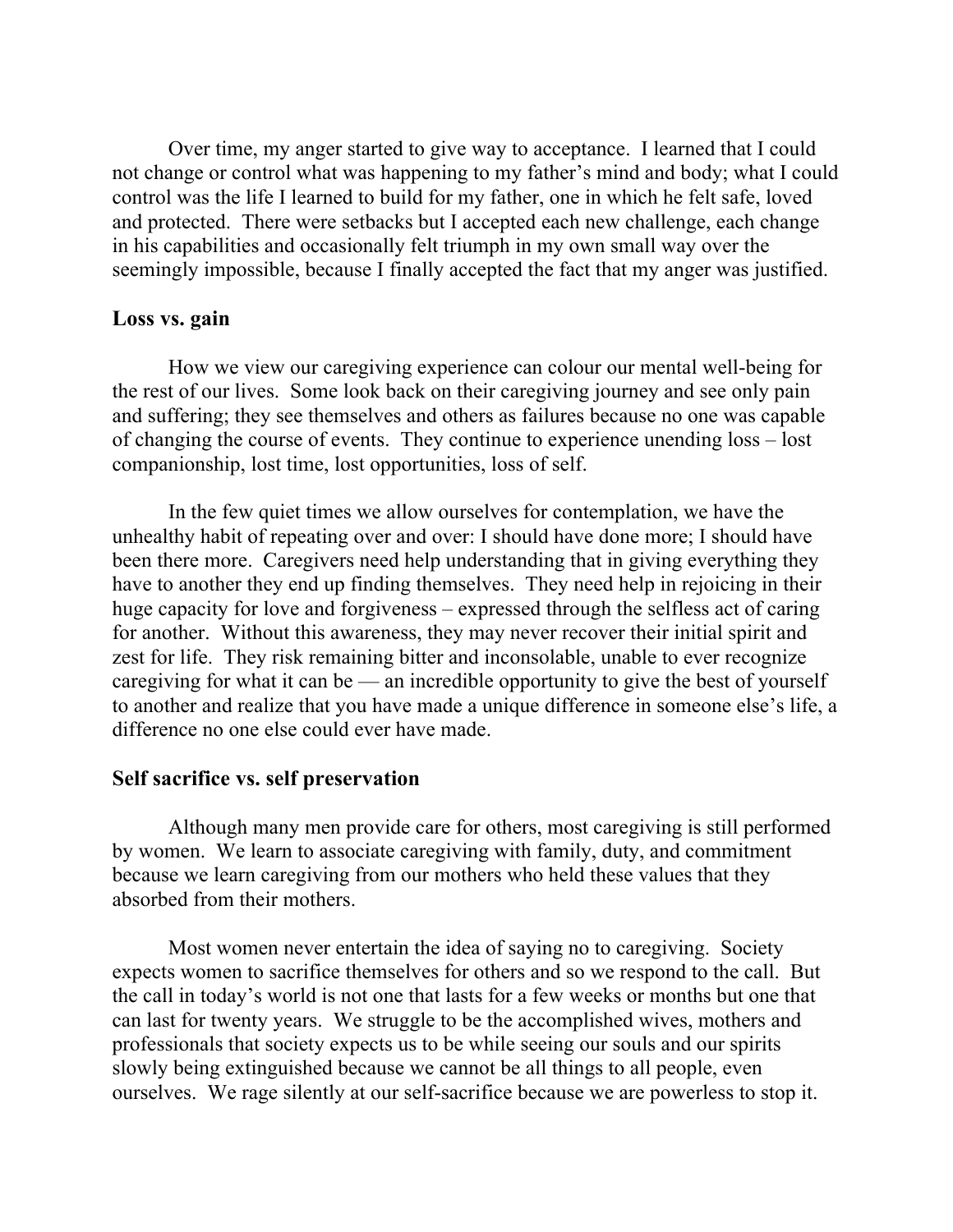I was once told that depression equals swallowed rage and I now realize how true those words are. I swallowed my rage so many times caring for my father that I was no longer aware I was doing it. I thought I was functioning, managing my life and my father's; I kept telling myself I was OK. Suddenly one summer morning I could no longer function. In the blink of an eye I felt absolutely incapable. I was diagnosed with depression. I had succumbed to the pressure and the worry and the self neglect even though I believed I could rise above them. I became skilled at meeting my father's needs while becoming totally unable to meet my own. Selfsacrifice had won once again.

## **Grief vs. fulfillment**

Grief is a caregiver's constant companion, from the day of diagnosis until after the day of death. It starts with the little things — the inability to go out for dinner or the loss of a weekend trip. But the grief continues to grow as the losses reveal themselves to the caregiver in crisis after crisis. We know death is coming but we are denied the small joys that can keep us going because we will not allow ourselves to grieve for that moment and then continue on. Small sorrows collect and sneak up on us, preventing us from feeling that we are decent human beings doing the best we can.

When our caregiving days have passed most of us feel too little satisfaction at what we have accomplished. How many of us say to ourselves after the death of a loved one for whom we cared: "I am satisfied with what I did." As my friend Sandy admitted after her mother's death: "I think I played the game well but I didn't win the prize". I believe very few caregivers allow themselves the peace that comes from knowing that they did everything humanly possible for the sake of another and that it was enough.

## **Caregiving and dementia**

Caregiving until the end of life leaves few untouched. In most cases the death of a loved one allows caregivers to heal and move forward, wiser in the knowledge that the circle of life continues as it always has. Dementia, however, imposes its own set of unique sorrows upon caregivers because when the dementia journey is supposed to be over, it's not over. After this unspeakable injustice has robbed us, the daughters and sons, of those we love, after we manage to shake off the shock, the fatigue and the disbelief over what we have managed to live through, what remains is the dark terror that we will follow in our parents' genetic footsteps.

If a little knowledge is a dangerous thing, what will too much knowledge do to us who are left behind, year, after year, after year?